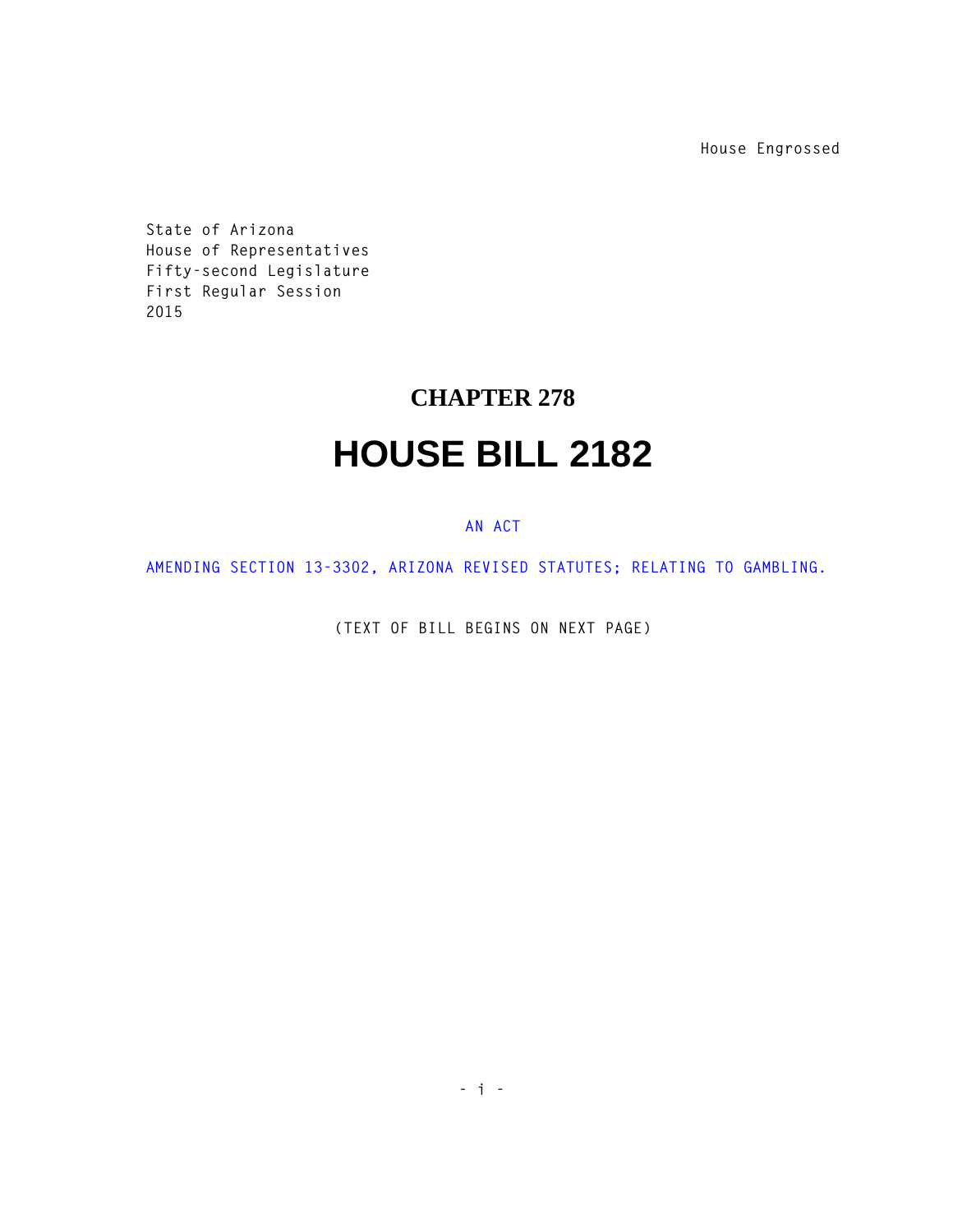**1 Be it enacted by the Legislature of the State of Arizona: 2 Section 1. Section 13-3302, Arizona Revised Statutes, is amended to 3 read: 4 13-3302. Exclusions 5 A. The following conduct is not unlawful under this chapter: 6 1. Amusement gambling. 7 2. Social gambling. 8 3. Regulated gambling if the gambling is conducted in accordance with 9 the statutes, rules or orders governing the gambling. 10 4. Gambling that is conducted at state, county or district fairs and 11 that complies with section 13-3301, paragraph 1, subdivision (d). 12 B. An organization that has qualified for an exemption from taxation 13 of income under section 43-1201, SUBSECTION A, paragraph 1, 2, 4, 5, 6, 7, 10 14 or 11 may conduct a raffle that is subject to the following restrictions: 15 1. The nonprofit organization shall maintain this status and no 16 member, director, officer, employee or agent of the nonprofit organization 17 may receive any direct or indirect pecuniary benefit other than being able to 18 participate in the raffle on a basis equal to all other participants. 19 2. The nonprofit organization has been in existence continuously in 20 this state for a five year period immediately before conducting the raffle. 21 3. No person except a bona fide local member of the sponsoring 22 organization may participate directly or indirectly in the management, sales 23 or operation of the raffle. 24 4. Nothing in paragraph 1 or 3 of this subsection prohibits: 25 (a) A licensed general hospital, a licensed special hospital or a 26 foundation established to support cardiovascular medical research that is 27 exempt from taxation of income under section 43-1201, SUBSECTION A, paragraph 28 4 or section 501(c)(3) of the internal revenue code from contracting with an 29 outside agent who participates in the management, sales or operation of the 30 raffle if the proceeds of the raffle are used to fund medical research, 31 graduate medical education or indigent care and the raffles are conducted no 32 more than three times per calendar year. The maximum fee for an outside 33 agent shall not exceed fifteen per cent PERCENT of the net proceeds of the 34 raffle. 35 (b) AN ENTITY THAT IS EXEMPT FROM TAXATION OF INCOME UNDER SECTION 36 43-1201, SUBSECTION A, PARAGRAPH 4 OR SECTION 501(c)(3) OF THE INTERNAL 37 REVENUE CODE AND THAT HAS AT LEAST A TWENTY-YEAR HISTORY OF PROVIDING 38 COMPREHENSIVE SERVICES TO PREVENT CHILD ABUSE AND TO PROVIDE SERVICES AND 39 ADVOCACY FOR VICTIMS OF CHILD ABUSE FROM CONTRACTING WITH AN OUTSIDE AGENT 40 WHO PARTICIPATES IN THE MANAGEMENT, SALES OR OPERATION OF THE RAFFLE IF THE 41 PROCEEDS OF THE RAFFLE ARE USED TO PROVIDE COMPREHENSIVE SERVICES TO PREVENT 42 CHILD ABUSE AND TO PROVIDE SERVICES AND ADVOCACY FOR VICTIMS OF CHILD ABUSE 43 AND THE RAFFLES ARE CONDUCTED NO MORE THAN THREE TIMES PER CALENDAR YEAR. 44 THE MAXIMUM FEE FOR AN OUTSIDE AGENT SHALL NOT EXCEED FIFTEEN PERCENT OF THE 45 NET PROCEEDS OF THE RAFFLE.**